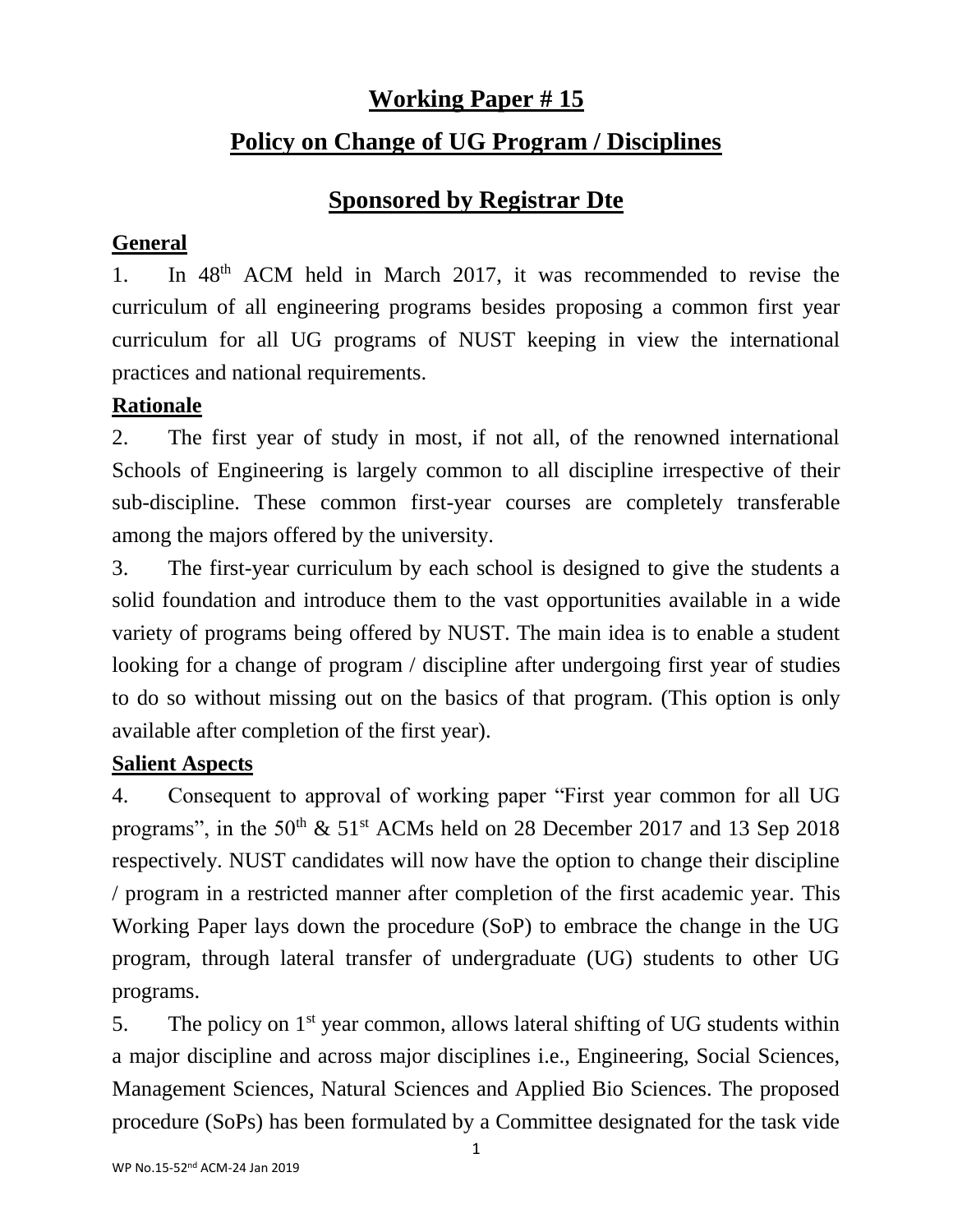Acad Dte letter no 0972/A202/50<sup>th</sup> ACM/Minutes/Acad dated 19 January 2018. Lateral transfer policy will be implemented as per the subsequent paras.

6. **Change of Program from Engineering to Non-Engineering and Vice Versa**. Lateral change in program will be allowed conditionally; students applying for the change will have to join the semester recommended by the accepting institute after proper evaluation, because of considerable difference in the courses offered during the first two semesters between engineering and non-engineering programs. The conditions for change in program are:

- a. Students seeking change of program will apply after first year, within 15 days after spring end semester exams. No application will be accepted from the institutes after the stated time line.
- b. Student must fulfill the NUST eligibility criteria of the specific program in which he / she desires to transfer.
- c. Student will have to appear in the relevant NUST Entry Test (NET), especially arranged by the Admission Dte along with NET-3, for selection in the applied program. In case the student had already appeared in the particular NET, its results may be considered, if desired by the student.
- d. List of applying students along with the applied program will be forwarded by Registration Branch UG by end June, to Admission Dte for arranging the NET for respective disciplines.
- e. In case of change of program from Business Studies to Social Sciences and vice versa, merit of the student at the time of admission will be taken for selection in the Fall batch or student can opt to appear in the relevant test again.
- f. Student will be selected, following the normal selection procedure for the freshman and will have the following options while joining first semester of the selected discipline:
	- (1) **Option I**. In case student wants to start afresh he / she will be allowed to complete prescribed years of study with new enrollment and no transfer of previously studied credits.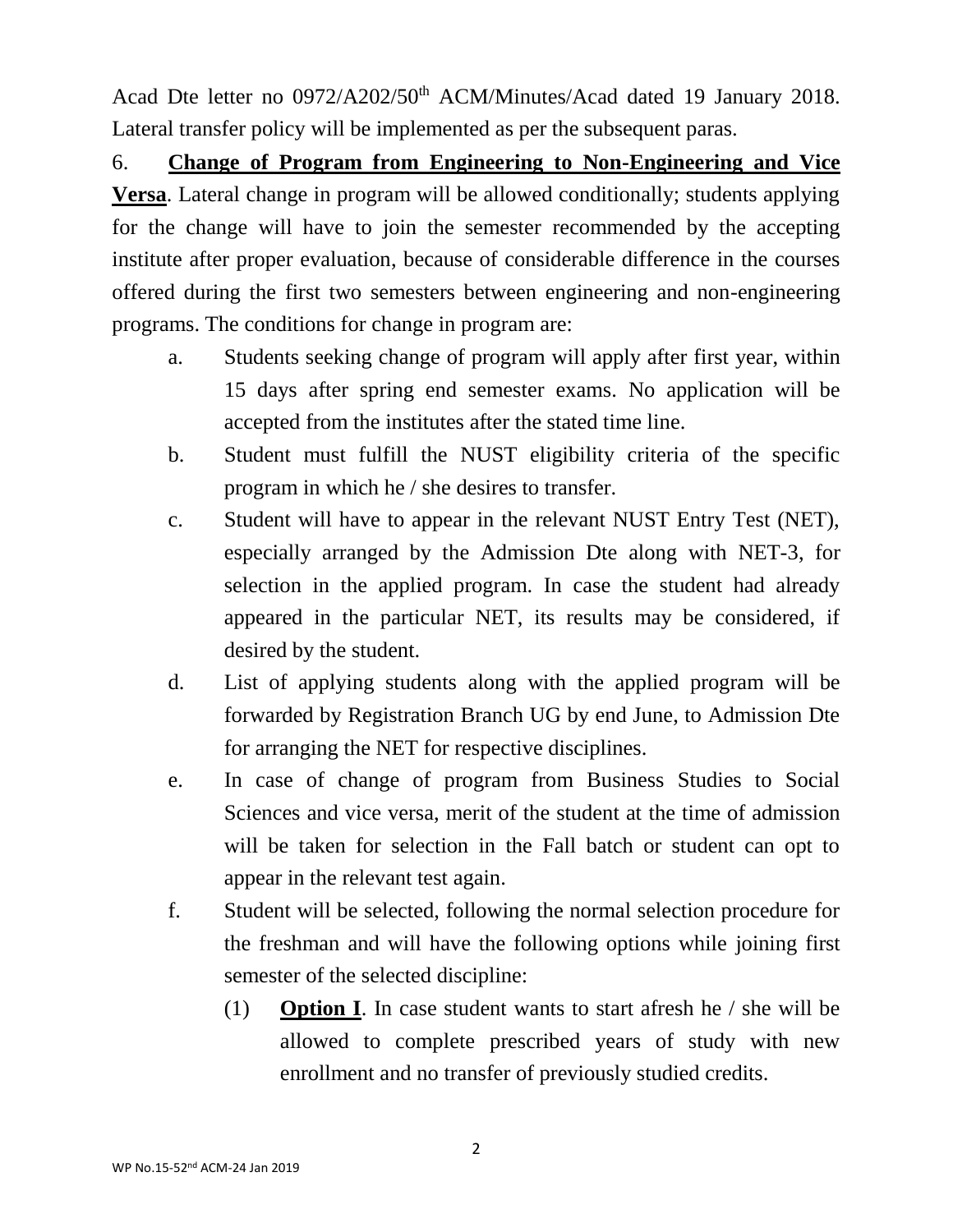- (2) **Option II.** In case student wants to transfer his / her previously studied credits of all accepted courses, then the duration of study will include previous study duration including deferment, if any, and he / she will not be considered a new enrollment. Moreover, selection will depend upon the availability of seats in the batch, recommended by the accepting institute. Student availing change of program with this option will not be eligible for any honors and awards.
- g. In case of opting for transfer of credits of accepted courses, these would be fully transferable and accountable in the re-allotted program. Any leftover courses will be transferred as a non-credit course (additional course).
- h. The request for change of program will be processed by respective school / college through FBS recommendation and will be submitted to Main Office (Registration Branch UG), immediately on conclusion of the FBS (within 15 days after spring end semester exam) for registration of NET. Application form for change of program outside the discipline is attached as Anx A.
- i. Cases of students opting for transfer of credits as per option II, para 6 f (2), will be processed by Registration Branch UG after properly evaluation through the respective institutes to recommend the joining semester / batch and accepted / additional courses on the basis of evaluation. Selection will depend upon the availability of the seats in that particular batch if recommended batch is other than the freshman batch.
- j. Final list prepared as per merit and availability of seats will be duly recommended by Registration Branch UG for approval by the competent authority.
- k. Student availing change of program with option II, will not be eligible for any honors and awards.
- l. The change of program once carried out will not be reversed.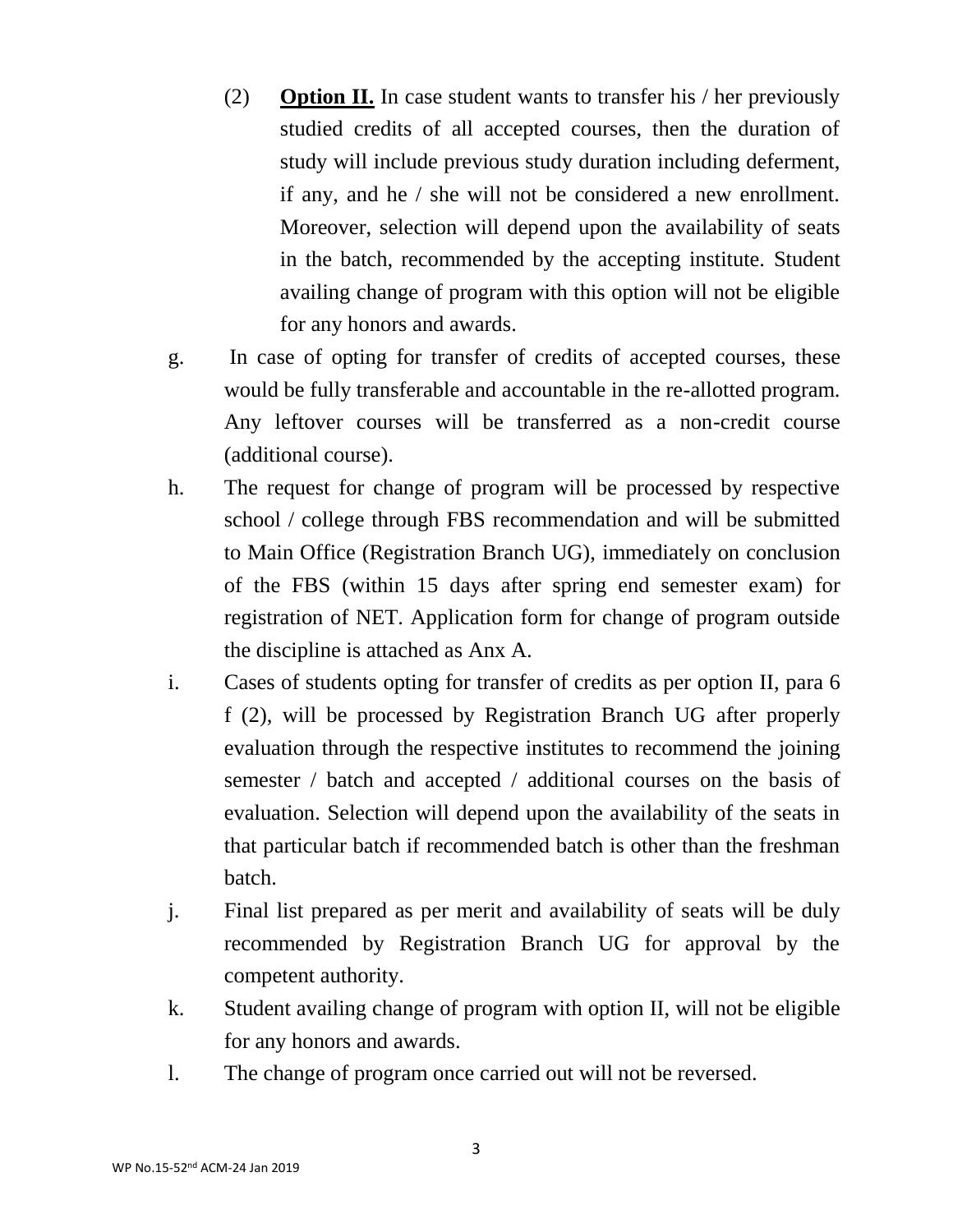7. **Change of Program within Engineering and Non-Engineering Disciplines**. Change of program will be allowed within engineering and nonengineering disciplines where first year has been made common. There will be two category of students, one successfully clearing the first year with minimum 3.3 CGPA, in case of opting for change of program from lower merit program to higher one and mandatory CGPA from higher merit program to lower one and others with lower CGPA not falling in above condition. The procedure / conditions for change in program for both categories are:

- a. **Category-A**. Students successfully clearing the first year with minimum 3.3 CGPA, in case of opting for change of program from lower merit program to higher one and mandatory CGPA from higher merit program to lower one. The conditions are:-
	- (1) Student must have secured minimum of 3.3 out of 4.00 CGPA in case of change of program from lower merit program to higher one and mandatory CGPA from higher merit program to lower one.
	- (2) A merit list will be prepared by the Registrar Dte on receipt of applications from the schools on the basis of CGPA and recommendations of the FBS of school / college.
	- (3) In case of similar CGPAs of students seeking change of program, preference will be given to the candidate having higher merit position obtained in the NUST admission process.
	- (4) Transfer of credit hours and grades would be fully transferable and accountable in the re-allotted program. Any leftover courses will be transferred as non-credit courses (additional courses).
	- (5) The request for change of program will be processed by respective school / college through FBS recommendation and will be submitted to Main Office (Registration Branch UG), immediately on conclusion of the FBS (within 15 days after spring end semester exam). Application form for change of program within the discipline is attached as Anx B.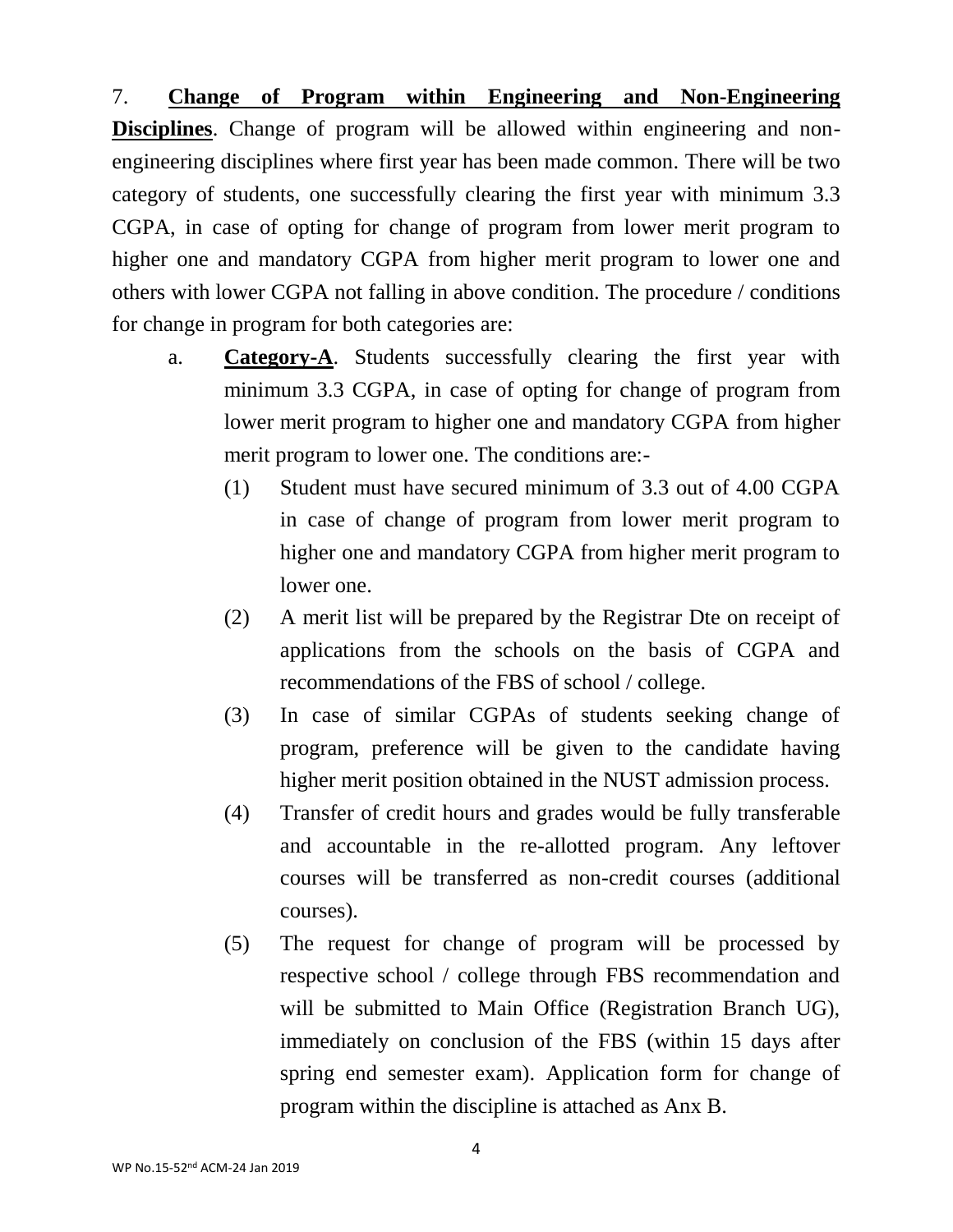- (6) Registrar Dte will ensure that re-allocation / change of program is appropriately controlled and managed with respect to the laid down procedure and availability of seats in the required program.
- (7) Change of program will depend upon the eligibility criteria, availability of seats in a particular program and merit.
- (8) Final list prepared as per merit and availability of seats will be processed by Registration Branch UG for approval by the competent authority.
- (9) Student availing change of program will not be eligible for any honors and awards.
- (10) The change of program once carried out will not be reversed.
- b. **Category-B**. Students not fulfilling the conditions of Category-A would fall in Category-B and would be processed as under:-
	- (1) Receipt of applications from the schools on the recommendations of the FBS of school / college.
	- (2) Student seeking change of program shall appear in the NET.
	- (3) A merit list will be prepared by the Registrar Dte on the basis of following percentage:
		- i. Entry Test 50%
		- ii.  $FA / FSC / A level equivalent 50\%$
	- (4) Transfer of credit hours and grades would be fully transferable and accountable in the re-allotted program. Any leftover courses will be transferred as non-credit courses (additional courses).
	- (5) The request for change of program should be processed by respective schools / colleges and be submitted to Main Office, Registration Branch UG on FBS recommendation immediately on conclusion of the FBS (within 15 days after spring end semester exam) for registration of NET. Application form for change of program within the discipline is attached as Anx C.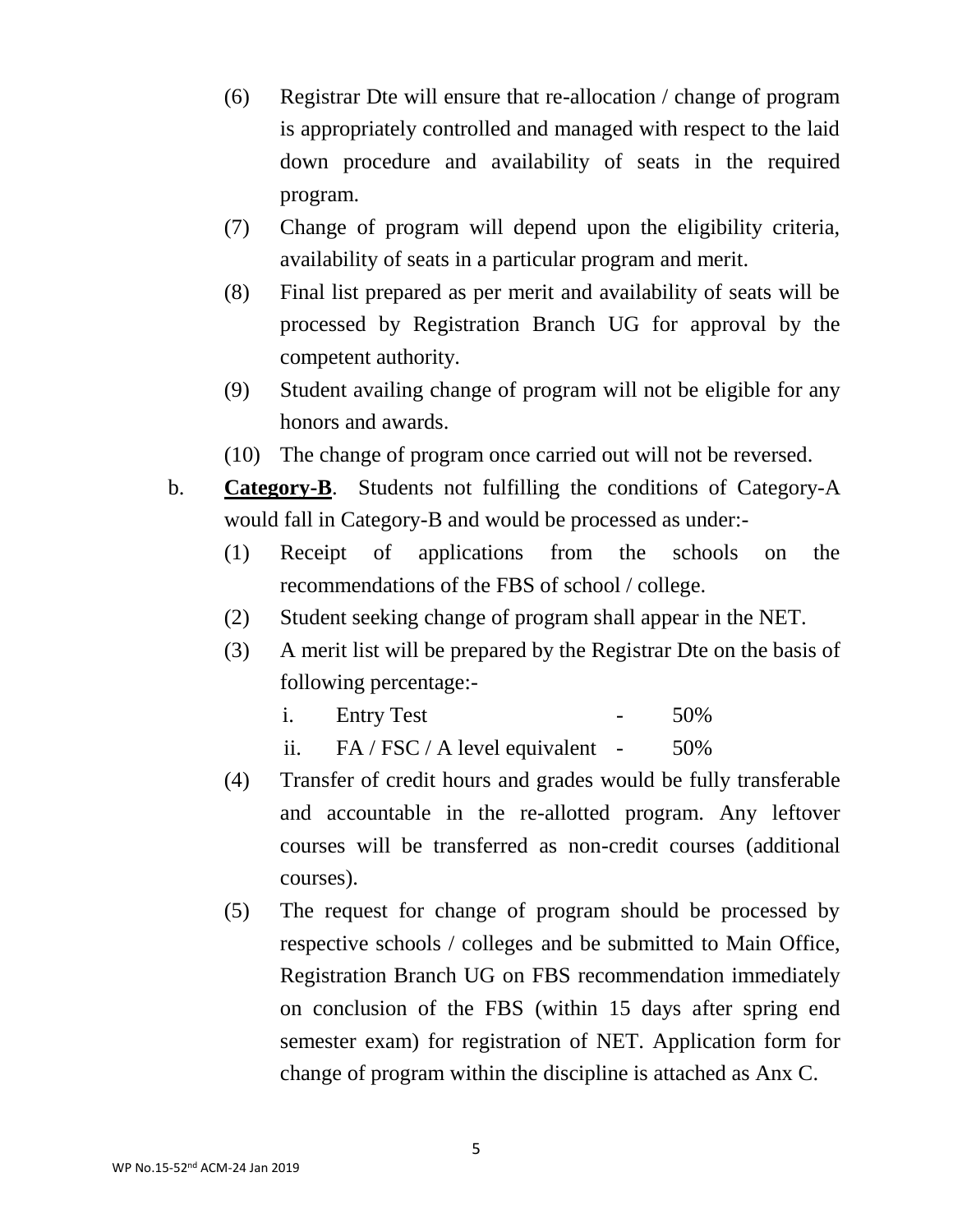- (6) Registrar Dte will ensure that re-allocation / change of program is appropriately controlled and managed with respect to the laid down procedure and availability of seats in the required program.
- (7) Change of program will depend upon the eligibility criteria, availability of seats after adjustment of Category-A students, in a particular program on merit.
- (8) Cases of students will be processed by Registration Branch UG after properly evaluation through the respective institutes to recommend the joining semester / batch and accepted / additional courses on the basis of evaluation.
- (9) Final list prepared as per merit and availability of seats will be processed by Registration Branch UG for approval by the competent authority.
- (10) Student availing change of program will not be eligible for any honors and awards.
- (11) The change of program once carried out will not be reversed.
- 8. Colleges / Schools will ensure the following:
	- a. Forward consolidated recommendations to Main Office on conclusion of the FBS (within 15 days after spring end semester exam) so as to ensure that the process is completed in available time.
	- b. Intimate availability of seats in each program of engineering and nonengineering for accommodating the change of program / transfer / migration cases by mid spring semester after adjusting the students joining after deferment / suspension / student exchange program / internship program. The details to include studying students and students joining due to deferment etc.

#### **Recommendations of Academics Directorate**

9. The Policy on Change of UG Program / Disciplines was discussed and endorsed by UCAP held on 21 Jan 2019 for implementation with immediate effect.

10. Academic Council is requested for the decision.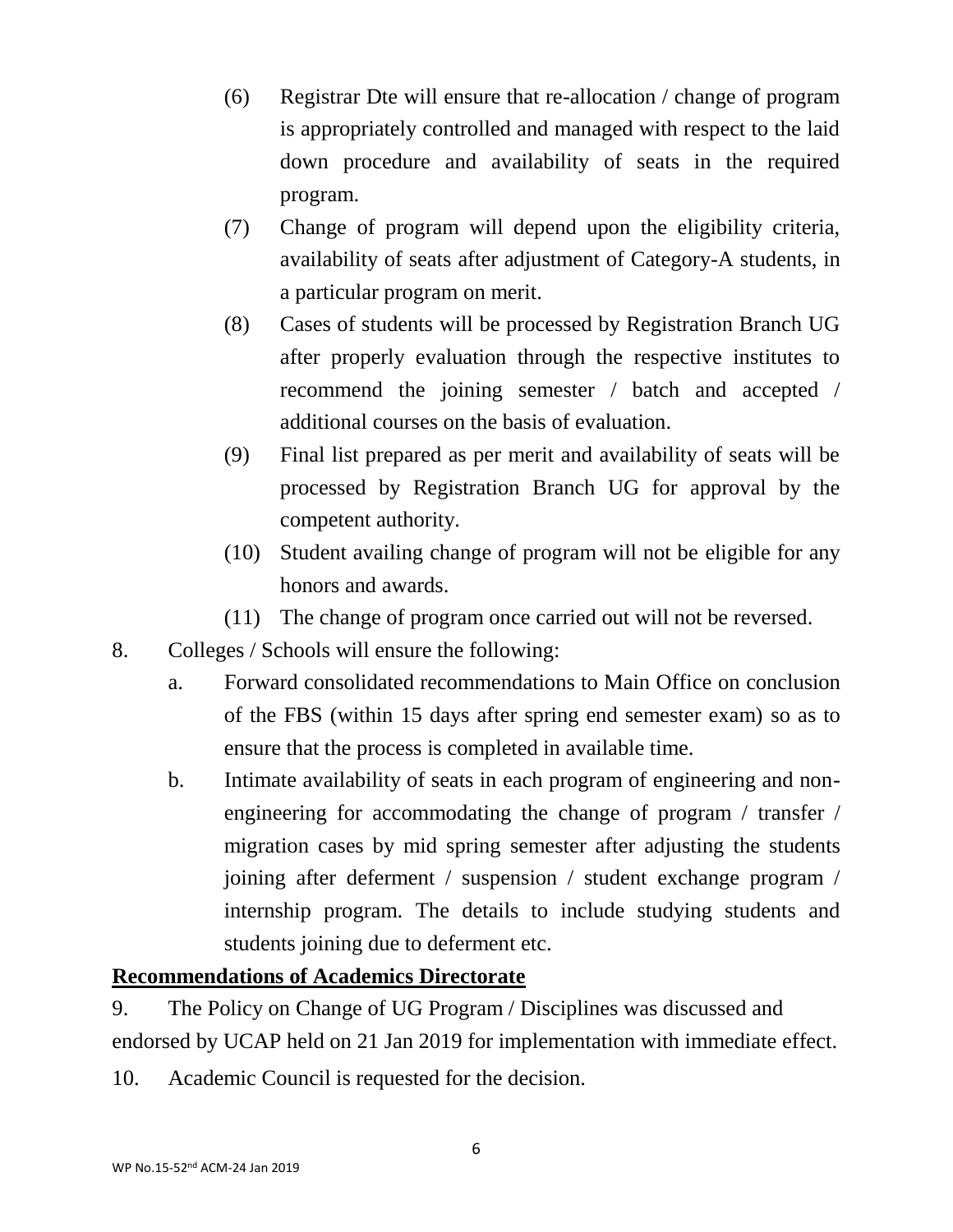

### NATIONAL UNIVERSITY OF SCIENCES AND TECHNOLOGY SECTOR H-12, ISLAMABAD REQUEST FOR CHANGE OF PROGRAM (UG) OUTSIDE THE DISCIPLINE

|                                                    | 5. Number of semesters completed ________ 6. CGPA ______________________________                      |  |  |  |  |  |
|----------------------------------------------------|-------------------------------------------------------------------------------------------------------|--|--|--|--|--|
| 7.                                                 | Admission category: Open merit/SAT National seat/SAT International seat. (Please tick $\sqrt{ }$ )    |  |  |  |  |  |
|                                                    |                                                                                                       |  |  |  |  |  |
|                                                    | (Program) (School/College)                                                                            |  |  |  |  |  |
| 10. Detail of courses studied: (Attach transcript) |                                                                                                       |  |  |  |  |  |
|                                                    | 11. Have you already availed deferment/suspension of semester(s)? [Yes] [No]                          |  |  |  |  |  |
|                                                    | (If yes, please specify the duration and Registrar Dte letter no. and date.)                          |  |  |  |  |  |
|                                                    |                                                                                                       |  |  |  |  |  |
|                                                    | 12. Transferred of credit in the new allotted program? [Yes] [No]                                     |  |  |  |  |  |
|                                                    | (If yes, duration of study will include previous study time including deferment if any)               |  |  |  |  |  |
| 13. Recommendations of FBS meeting:                |                                                                                                       |  |  |  |  |  |
|                                                    |                                                                                                       |  |  |  |  |  |
|                                                    |                                                                                                       |  |  |  |  |  |
|                                                    |                                                                                                       |  |  |  |  |  |
| <b>Instructions:</b>                               |                                                                                                       |  |  |  |  |  |
| a.                                                 | No column will be left blank.                                                                         |  |  |  |  |  |
| b.                                                 | Photocopy of minutes of FBS meeting must be attached.                                                 |  |  |  |  |  |
| $\mathbf{c}$ .                                     | Date by the student and by HoD must be entered in para $14 \& 15$ respectively.                       |  |  |  |  |  |
| d.                                                 | Change of program case must be forwarded just after the conclusion of FBS for<br>registration of NET. |  |  |  |  |  |

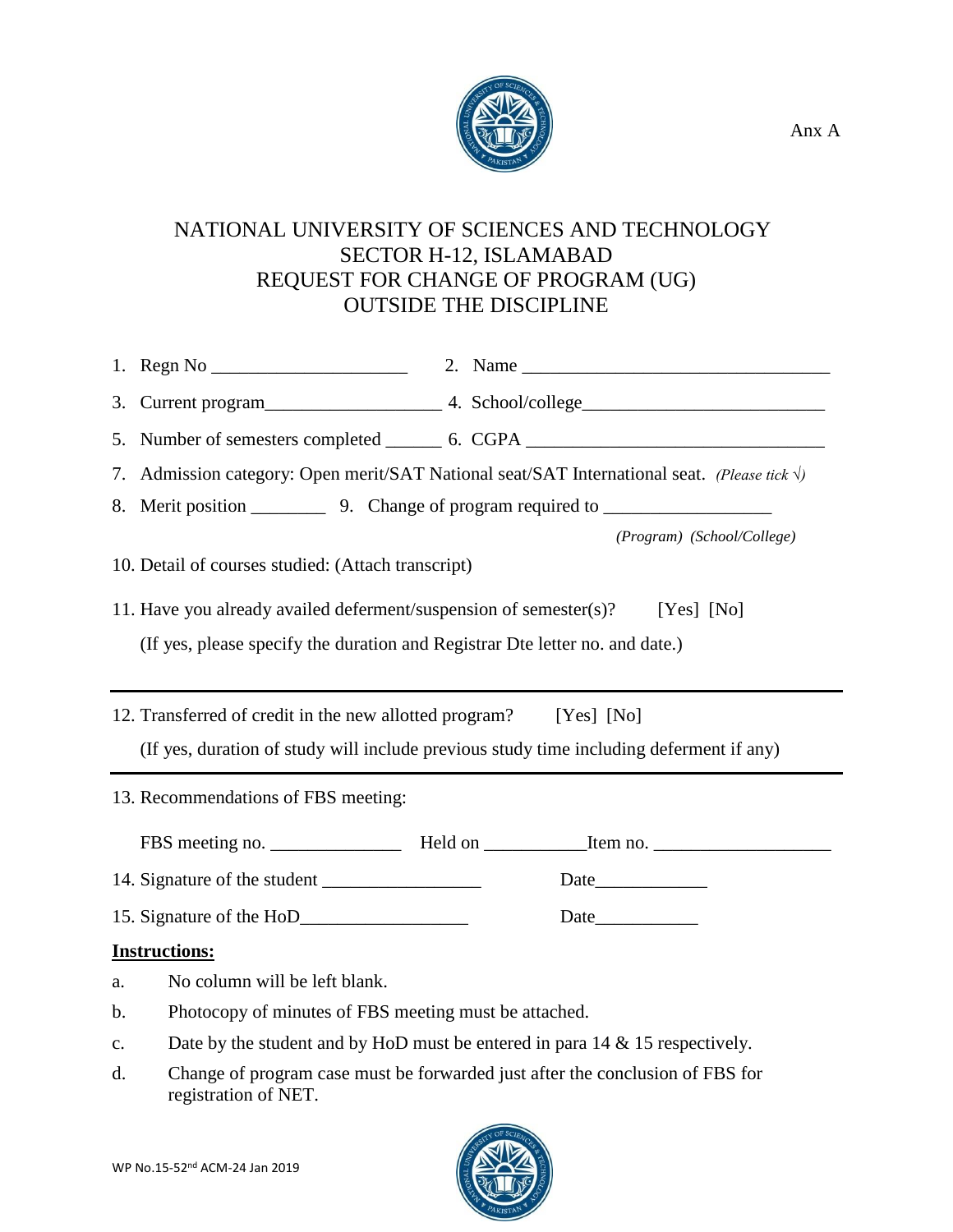#### NATIONAL UNIVERSITY OF SCIENCES AND TECHNOLOGY SECTOR H-12, ISLAMABAD REQUEST FOR CHANGE OF PROGRAM (UG) WITHIN THE DISCIPLINE (CATEGORY-A)

|                                                                              |                                                                             | 5. Number of semesters completed _________ 6. CGPA _____________________________                      |  |  |  |
|------------------------------------------------------------------------------|-----------------------------------------------------------------------------|-------------------------------------------------------------------------------------------------------|--|--|--|
|                                                                              |                                                                             | 7. Admission category: Open merit/SAT National seat/SAT International seat. (Please tick $\sqrt{ }$ ) |  |  |  |
|                                                                              |                                                                             |                                                                                                       |  |  |  |
|                                                                              |                                                                             | (Program) (School/College)                                                                            |  |  |  |
| 10. Detail of courses studied: (Attach transcript)                           |                                                                             |                                                                                                       |  |  |  |
| 11. Have you already availed deferment/suspension of semester(s)? [Yes] [No] |                                                                             |                                                                                                       |  |  |  |
|                                                                              | (If yes, please specify the duration and Registrar Dte letter no. and date) |                                                                                                       |  |  |  |
|                                                                              |                                                                             |                                                                                                       |  |  |  |
|                                                                              |                                                                             |                                                                                                       |  |  |  |
|                                                                              | 12. Recommendations of FBS meeting:                                         |                                                                                                       |  |  |  |
|                                                                              |                                                                             |                                                                                                       |  |  |  |
|                                                                              |                                                                             |                                                                                                       |  |  |  |
|                                                                              |                                                                             |                                                                                                       |  |  |  |
|                                                                              | <b>Instructions:</b>                                                        |                                                                                                       |  |  |  |
|                                                                              | No column will be left blank.<br>a.                                         |                                                                                                       |  |  |  |
|                                                                              | Photocopy of minutes of FBS meeting must be attached.<br>$\mathbf{b}$ .     |                                                                                                       |  |  |  |
|                                                                              | c.                                                                          | Date by the student and by HoD must be entered in para $14 \& 15$ respectively.                       |  |  |  |